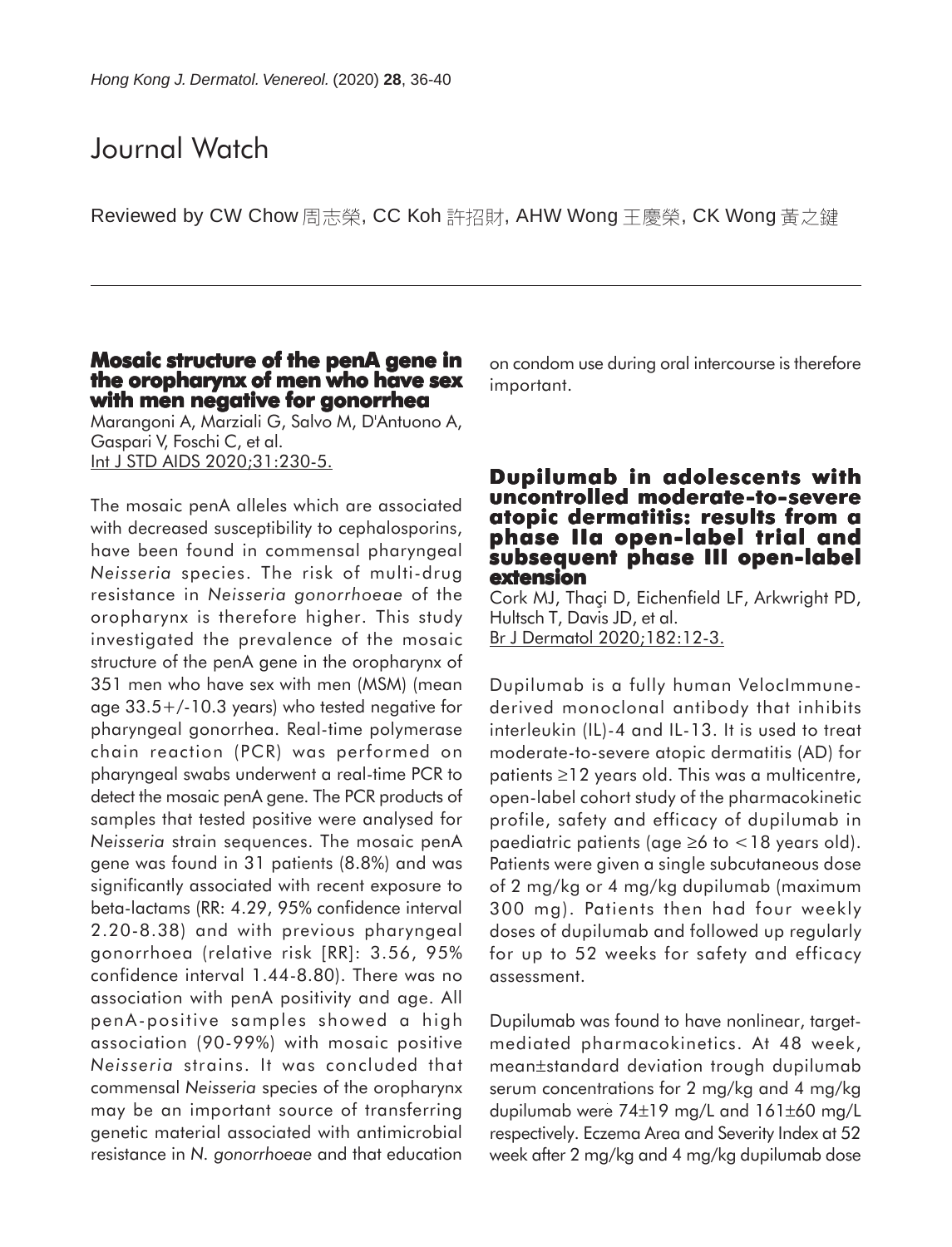showed a reduction of 85%±12% and 84%±20% respectively. Dupilumab was well-tolerated over 52 weeks. Most common side effects for 2 mg/kg and 4 mg/kg dose were nasopharyngitis (41%, 47% respectively) and atopic dermatitis exacerbation (29%, 42% respectively) when dupilumab was not given. There was a low incidence of skin infections and injection site reactions were mild and uncommon. There were no cases of conjunctivitis reported.

It was concluded that the pharmacokinetic profile of dupilumab in adolescents was similar to that seen in adults and that dupilumab is an effective and safe treatment for adolescent atopic dermatitis patients.

# **Continued treatment with secukinumab is associated with high retention or regain of response**

Augustin M, Thaçi D, Eyerich K, Pinter A, Radtke M, Lauffer F, et al. Br J Dermatol 2020;182:67-75.

Secukinumab is a human monoclonal antibody against interleukin (IL)-17A, a cytokine responsible for development of psoriasis. It is safe and effective in the management of psoriasis. However, secondary loss of response over time for biologic therapy in psoriasis has been reported. This was a post hoc analysis of two randomised controlled trials ('CLEAR' and 'FIXTURE') to investigate the long term stability of response of secukinumab in management of psoriasis e.g. changes in efficacy, secondary loss of response, regain of efficacy with continued treatment. Efficacy of secukinumab 300 mg, etanercept 50 mg, ustekinumab 45 or 90 mg in management of psoriasis over 52 weeks was analysed. Response categories to biologic treatment were defined by Psoriasis Area and Severity Index (PASI) as follows: excellent response(PASI ≥90), good response (PASI ≥75-PASI

<90) and insufficient response (PASI <75). A downward shift of response categories between two consecutive visits (maintained for a third consecutive visit) was classified as reductions in efficacy. A reduction of efficacy to 'insufficient' category was classified as loss of efficacy.

Around 90.2% (303/336) of secukinumab patients vs 77.7% (261/336) of ustekinumab patients achieved stable efficacy without loss of efficacy at 52 weeks in CLEAR study. Around 74.3% (252/339) of secukinumab patients vs 59.9% (203/339) of ustekinumab patients achieved stable efficacy without reduction of response at 52 weeks in CLEAR study. Around 83.5% (273/327) and 64.4% (217/327) of secukinumab patients vs 58.3% (190/326) and 42.6% (139/326) of etanercept patients achieved stable efficacy without loss or reduction of response at 52 weeks in FIXTURE study respectively. First reductions of response was found in 'CLEAR' secukinumab patients at week 12 and ustekinumab patients at week 8. The median number of weeks to regain response in 'CLEAR' study was 21.29 weeks for secukinumab patients and 32.14 weeks for ustekinumab patients.

The median number of weeks to regain response in 'FIXTURE' study was 27.86 weeks for secukinumab patients and 20.43 weeks for etanercept patients.

The median time to regain efficacy with secukinumab by Dermatological Life Quality Index response categories was 40.1 weeks in 'CLEAR' and 30.1 weeks in 'FIXTURE' study. About 50% of secukinumab patients in 'CLEAR' study and 26% of secukinumab patients regained response in 'FIXTURE' study. It was concluded that secukinumab treatment had stable efficacy over 52 weeks in most cases. Efficacy was regained after continued treatment in some patients with initial loss of efficacy and it was uncommon to have a persistent loss of response.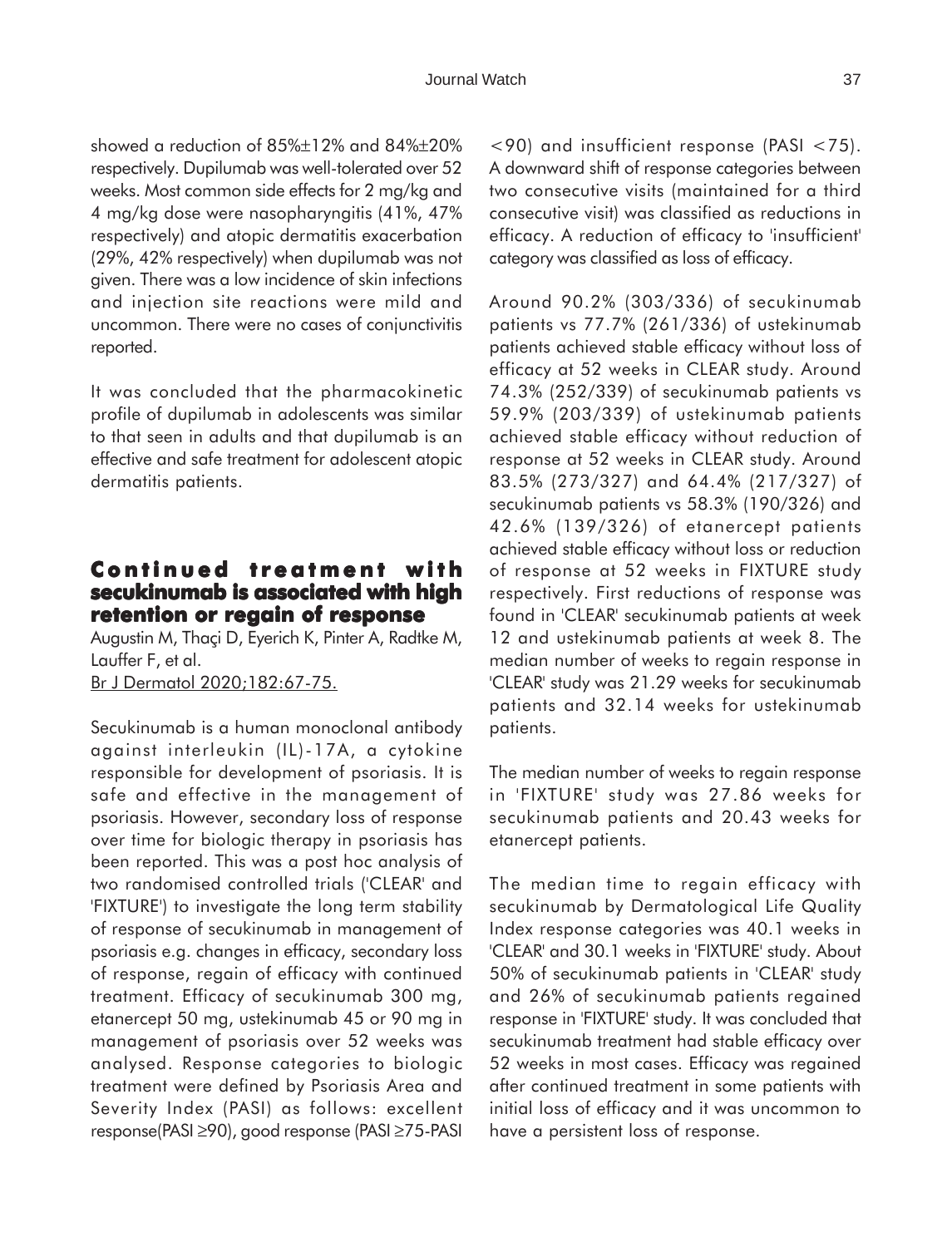#### **Mycoplasma genitalium and antimicrobial resistance in Europe: resistance a comprehensive review**

Fernandez-Huerta M, Barbera MJ, Serra-Pladevall J, Esperalba J, MartInez-Gomez X, Centeno C, et al.

Int J STD AIDS 2020;31:190-7.

A comprehensive review of the literature on antimicrobial resistance data in *Mycoplasma genitalium* (MG) in Europe between 2012 and 2018 was performed. Twenty-five studies were finally selected which showed the rapid appearance of macrolide resistance is rapid in Europe, especially in Nordic countries except Sweden where estimates are exceeding 50%. Despite an increasing trend in the prevalence of macrolide resistance in Sweden, the estimates are relatively low compared with other European countries. This due to the difference in drug of choice for treatment (doxycycline in Sweden, azithromycin in other European countries) of non-gonococcal urethritis and *Chlamydia trachomatis* infection may account for this observation. In addition, fluoroquinolone resistance is emerging in Europe with estimated prevalence of 5% (interquartile range, 5-6%) despite limited data. Overall, the study findings illustrate the importance of surveillance on MG antimicrobial resistance. Further research on new treatments for MG is required.

#### **Frequency and Clinical Presentation of Mucocutaneous Disease Due to Mycoplasma pneumoniae Infection in Children With Community-Acquired Pneumonia**

Meyer Sauteur PM, Theiler M, Buettcher M, Seiler M, Weibel L, Berger C, et al.

JAMA Dermatol. Published online, December 18, 2019. doi:10.1001/jamadermatol. 2019.3602.

This prospective, longitudinal cohort study investigated the frequency and clinical presentation of *Mycoplasma pneumoniae*-induced mucocutaneous disease in children with community-acquired pneumonia (CAP). The study included 152 children aged 3 to 18 years with CAP. Mucocutaneous disease was defined as any eruptive lesion that involved skin and/or mucous membranes occurring during the CAP episode.

Of the 152 enrolled children with CAP (median [interquartile range] age, 5.7 [4.3-8.9] years; 84 [55.3%] male), 44 (28.9%) tested positive for *Mycoplasma pneumoniae* by PCR. Ten of the 44 children (22.7%) tested positive for *Mycoplasma pneumoniae* children developed mucocutaneous lesions. On the other hand, skin manifestations were found in three cases (2.8%) of *Mycoplasma pneumoniae* PCR-negative CAP (P<0.001). The spectrum of *Mycoplasma pneumoniae* -induced mucocutaneous disease included *Mycoplasma pneumoniae*-induced rash and mucositis (3 cases [6.8%]), urticaria (2 cases [4.5%]), and maculopapular skin eruptions (5 cases [11.4%]).

In addition, when compared with patients with CAP due to *Mycoplasma pneumoniae* without mucocutaneous manifestations, patients with *Mycoplasma pneumoniae* -induced mucocutaneous disease had longer duration of prodromal fever (median, 10.5 days; interquartile range,  $8.3-11.8$  days;  $P=0.02$ ), higher C-reactive protein levels (median, 31 mg/L; interquartile range, 22-59mg/L; P=0.04), were more likely to require oxygen (odds ratio, 17.6; 95% CI, 1.5-984.1; P=0.007). Besides, patients with *Mycoplasma pneumoniae*-induced mucocutaneous disease were more likely require hospitalisation (odds ratio, 9.0; 95% CI, 1.4-81.4; P=0.01) and long-term sequelae  $(3 \, 30\%)$  vs 0; P=0.03) such as exertional dyspnea, bronchiolitis obliterans, and postinflammatory pigmentary changes.

The author concluded mucocutaneous disease occurred significantly more frequently in children with CAP due to *Mycoplasma pneumoniae* than in children with CAP of other origins. Evidence from this study showed *Mycoplasma pneumoniae*induced mucocutaneous disease was associated with a higher risk of long-term sequelae, increased systemic inflammation, and morbidity.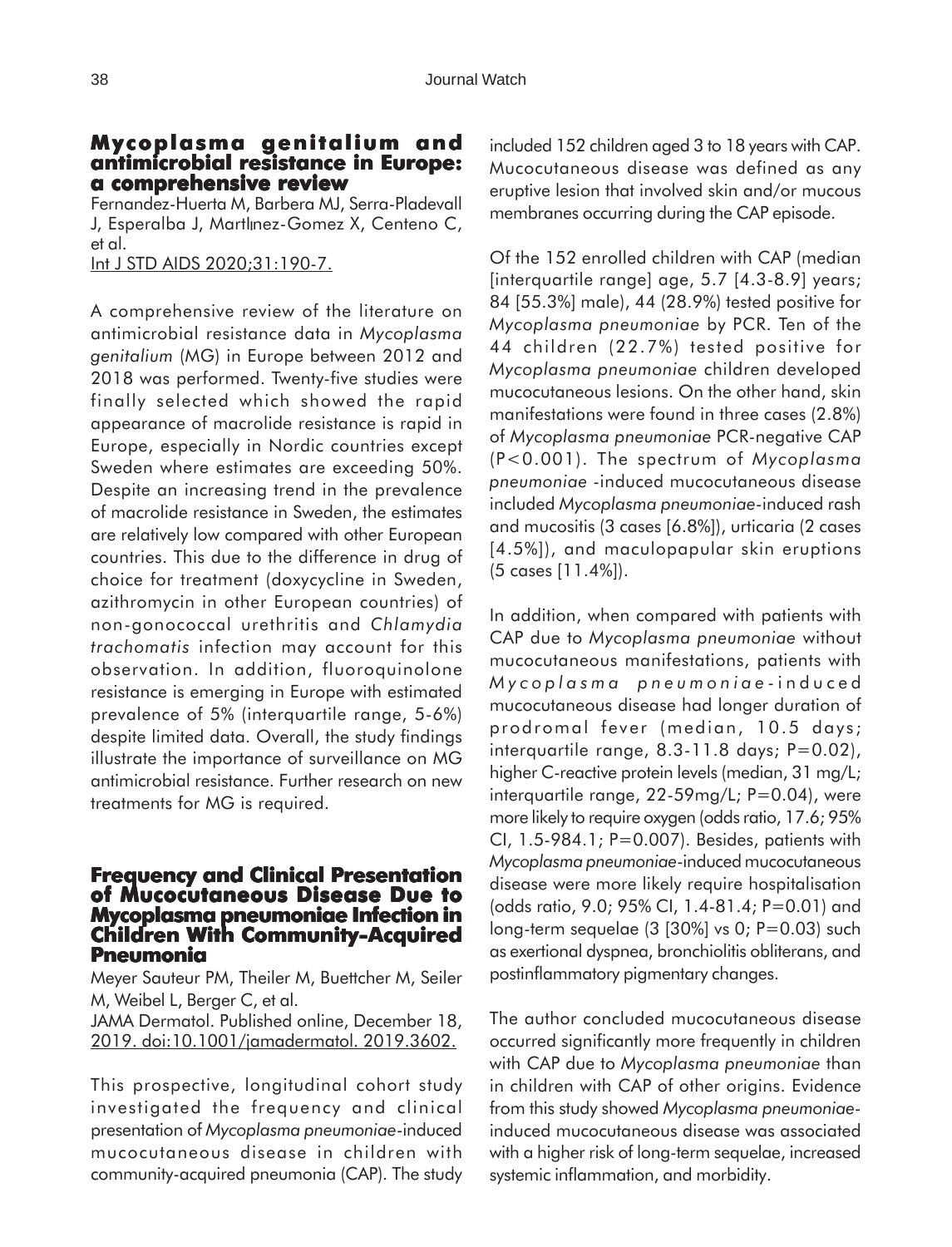### **Incidence of Myocardial Infarction and Cerebrovascular Accident in Patients With Hidradenitis Suppurativa**

Reddy S, Strunk A, Jemec GBE, Garg A. JAMA Dermatol. Published online, November 13, 2019. doi:10.1001/jamadermatol. 2019.3412

The aim of this retrospective cohort study was to compare risk of myocardial infarction (MI), cerebrovascular accident (CVA), and composite disease (MI or CVA) in patients with hidradenitis suppurativa (HS) with controls without HS.

Among the 49862 patients with HS, 29711 were white (59.6%), and 37981 were women (76.2%). The mean (SD) age was 38.3 (13.3) years. The crude incidence of composite MI or CVA was 6.6 (95% CI, 6.3-7.0) per 1000 person-years in patients with HS, compared with 6.8 (95% CI, 6.7-6.8) per 1000 person-years among control patients. Moreover, in patients with HS vs control patients, crude incidence rates of MI alone were 2.9 (95% CI, 2.6-3.1) vs 3.2 (95% CI, 3.18-3.25) per 1000 person-years. In patients with HS vs control patients, crude incidence rates of CVA alone were 4.1 (95% CI, 3.9-4.4) vs 4.1 (95% CI, 4.0-4.1).

In addition, patients with HS had a 23% (hazard ratio [HR], 1.23; 95% CI, 1.17-1.30; P<0.001) increased risk of incident MI or CVA, a 21% (hazard ratio [HR], 1.21; 95% CI, 1.12-1.32; P<0.001) increased risk of incident MI alone, and a 22% (hazard ration [HR], 1.22; 95% CI, 1.14- 1.31; P<0.001) increase in risk of incident CVA alone, after taking relevant cardiovascular risk factors into consideration. However, the association between HS and CVA or composite MI decreased with older age groups.

The author concluded hidradenitis suppurativa appears to be an independent risk factor for cardiovascular events, including myocardial infarction and cerebrovascular accident. The author suggested that periodic assessment of cardiovascular risk with the appropriate early adjustment of risk factors may be indicated for patients with HS.

#### **Crisaborole 2% ointment for the treatment of intertriginous, intertriginous, anogenital, and facial psoriasis: A double-blind, randomized, vehiclecontrolled trial trial**

Hashim PW, Chima M, Kim HJ, Bares J, Yao CJ, Singer G, et al. J Am Acad Dermatol 2020;82:360-5.

Crisaborole is a phosphodiesterase 4 (PDE-4) inhibitor that increases levels of intracellular cyclic adenosine monophosphate and decreases the production of proinflammatory cytokines. It was approved in 2016 for the treatment of mild-to-moderate atopic dermatitis.

This was a randomised, double-blinded, vehicle-controlled study comparing the efficacy of crisaborole in 21 cases with facial, anogenital, or intertriginous psoriasis. In phase 1 of the study, participants were randomised to receiving either crisaborole 2% ointment twice daily (n=14) or vehicle ointment twice daily (n=7). On day 29, all participants received open-label crisaborole 2% ointment twice daily until day 57 (phase 2). The primary efficacy endpoint was the percentage change in lesion severity between baseline and day 29 which was measured using the Target Lesion Severity Scale (TLSS).

Of the 21 patients enrolled, only one patient in the vehicle group opted out at day 8. There was a 66% improvement in TLSS score at day 29 in the crisaborole group versus 9% in the vehicle group (P=0.0011). This improvement persisted throughout the open-label period in the crisaborole group. At day 57, there was a 81% reduction in TLSS score in the crisaborole group with 71% of